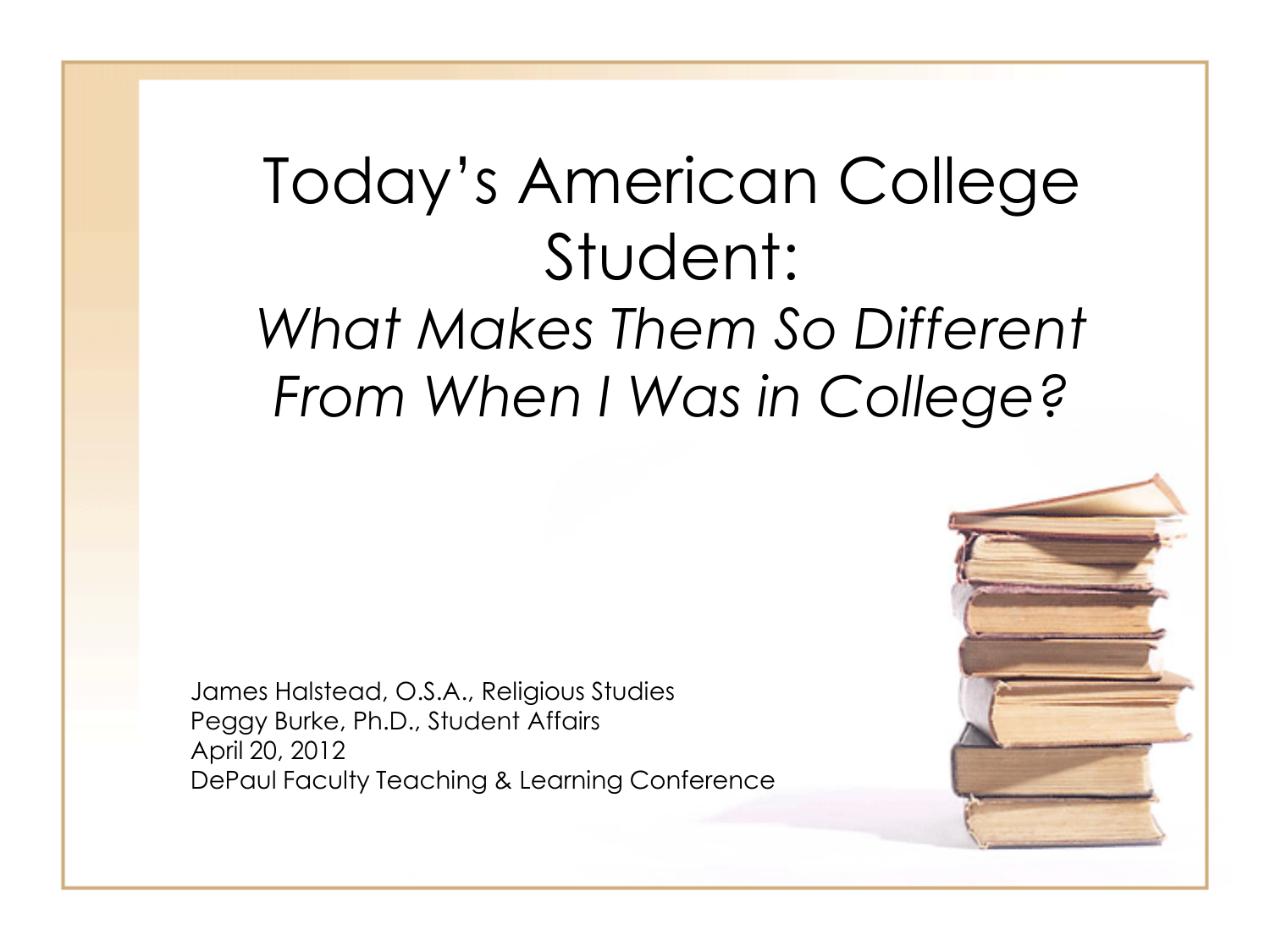## Overview: The American College Student

- *Who are our students?*
	- *Today's Students*
	- *Issues & Trends*
- *Applications to the classroom*
- *". . . it is clear that the manner in which students are motivated to engage in higher education has been changing and will continue to change rapidly." (Crone & McKay, 2007)*

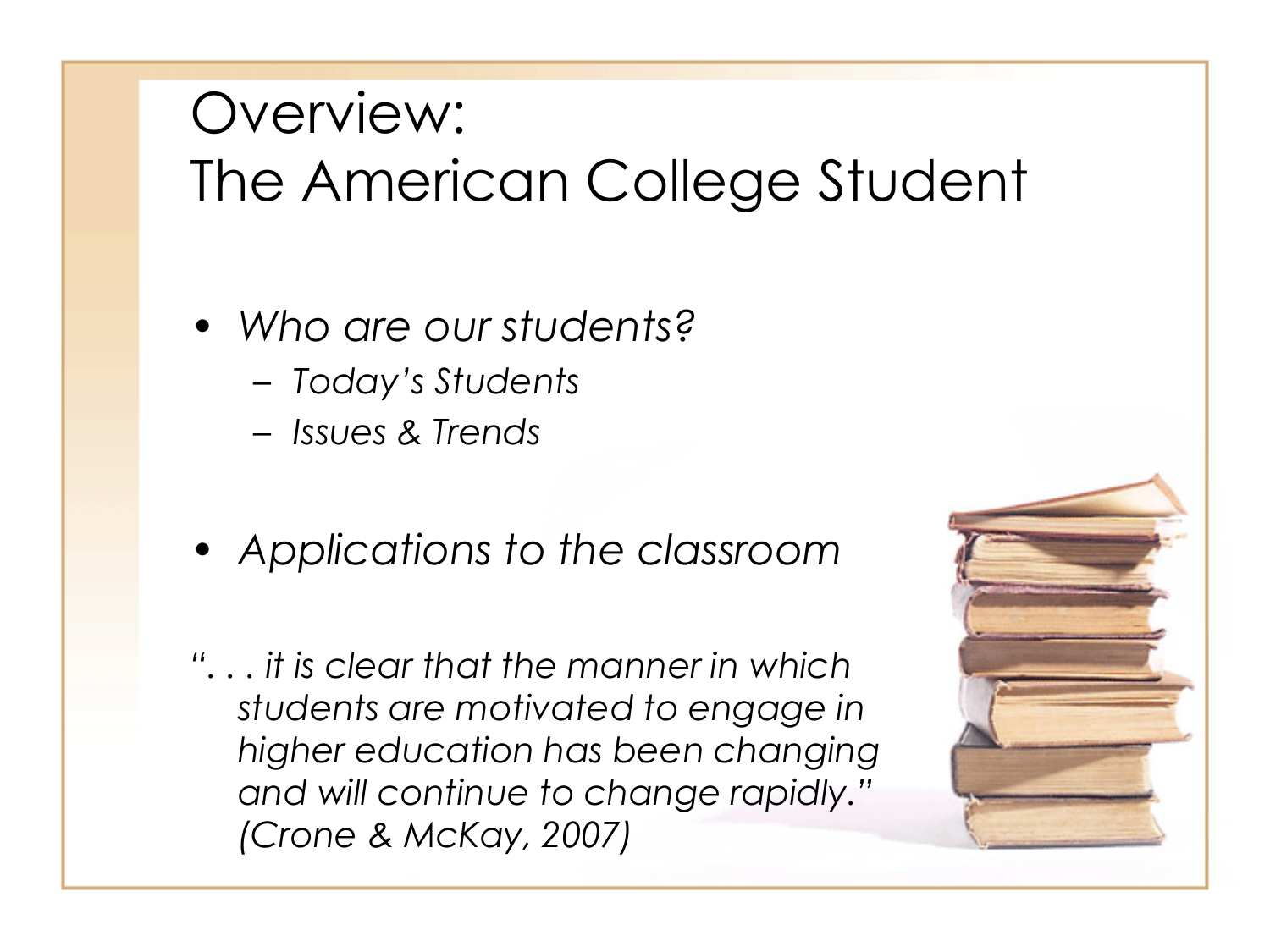# DePaul Student Profile

- Undergraduate Enrollment: 16,384 (12,381under the age of 24)
- Fulltime: 82%
- Freshmen: 2,458 students
- Transfers: 1,530 students
- Students of Color: 35%(overall)
- 75% on financial aid
- Pell Grant Recipients: 35%

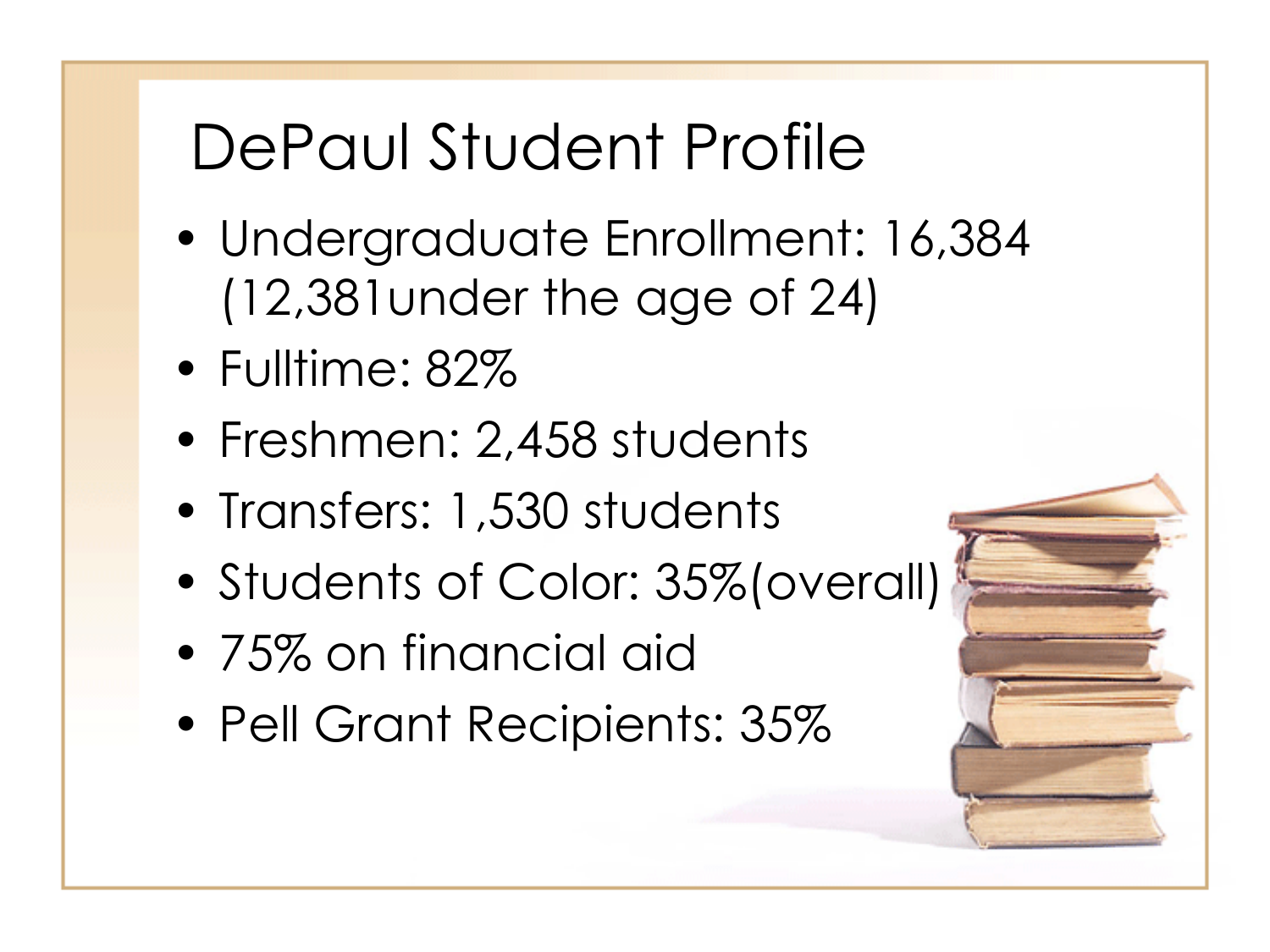#### DePaul First Year Student Profile

First Year Students:

- 32% students of color
- 36% first generation students
- 12% Chicago Public Schools Location:
- 45% Suburban Chicago
- 33% Out-of-State
- 19% City of Chicago

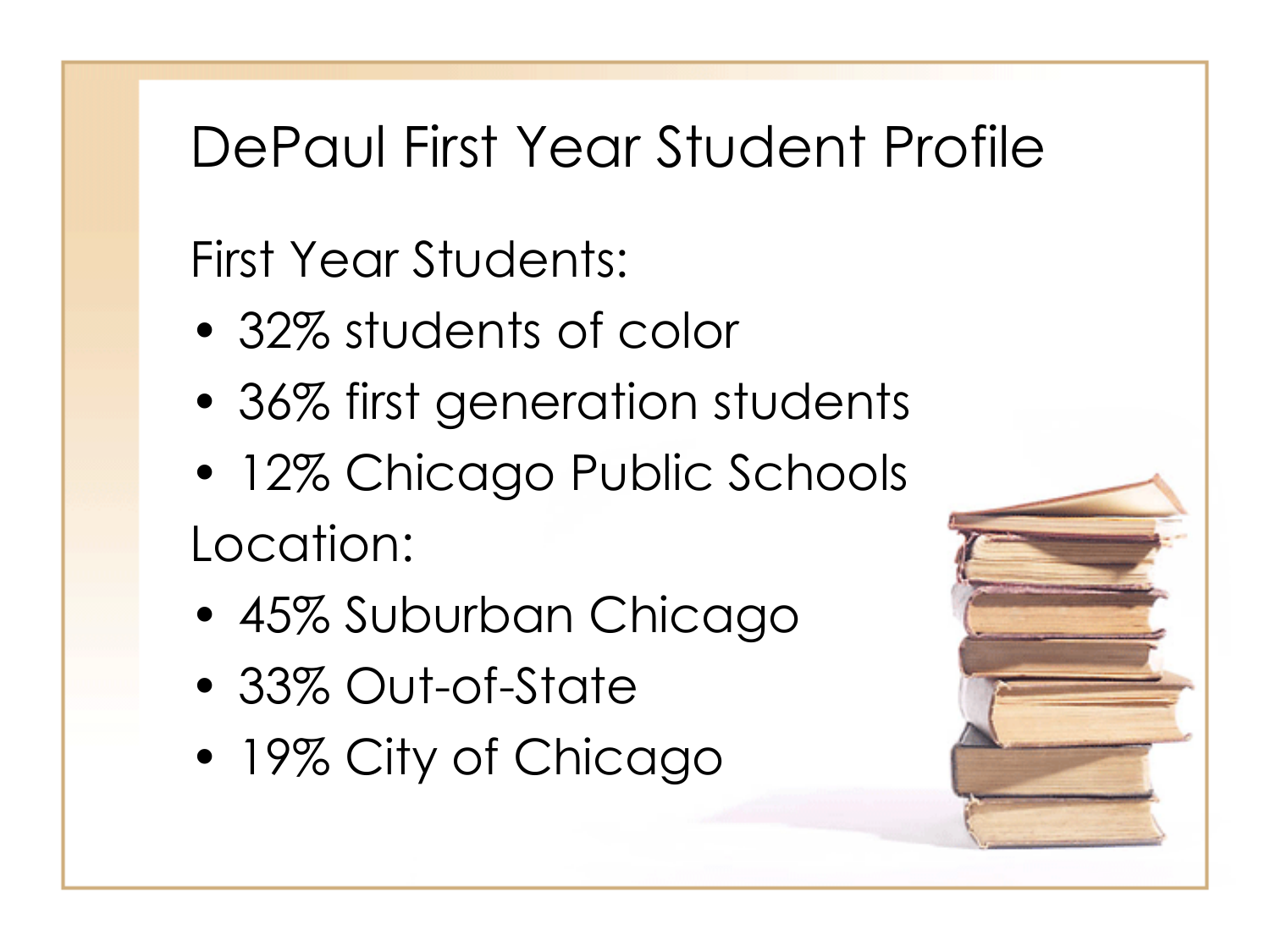# The World is Demanding More . . .

- Disruptive global and social change
- An economy dependent on knowledge & innovation
- The "shelf-life" of industries
- Today's students will have 10- 14 jobs by the time they are 38
- Employers need "360 degree" employees

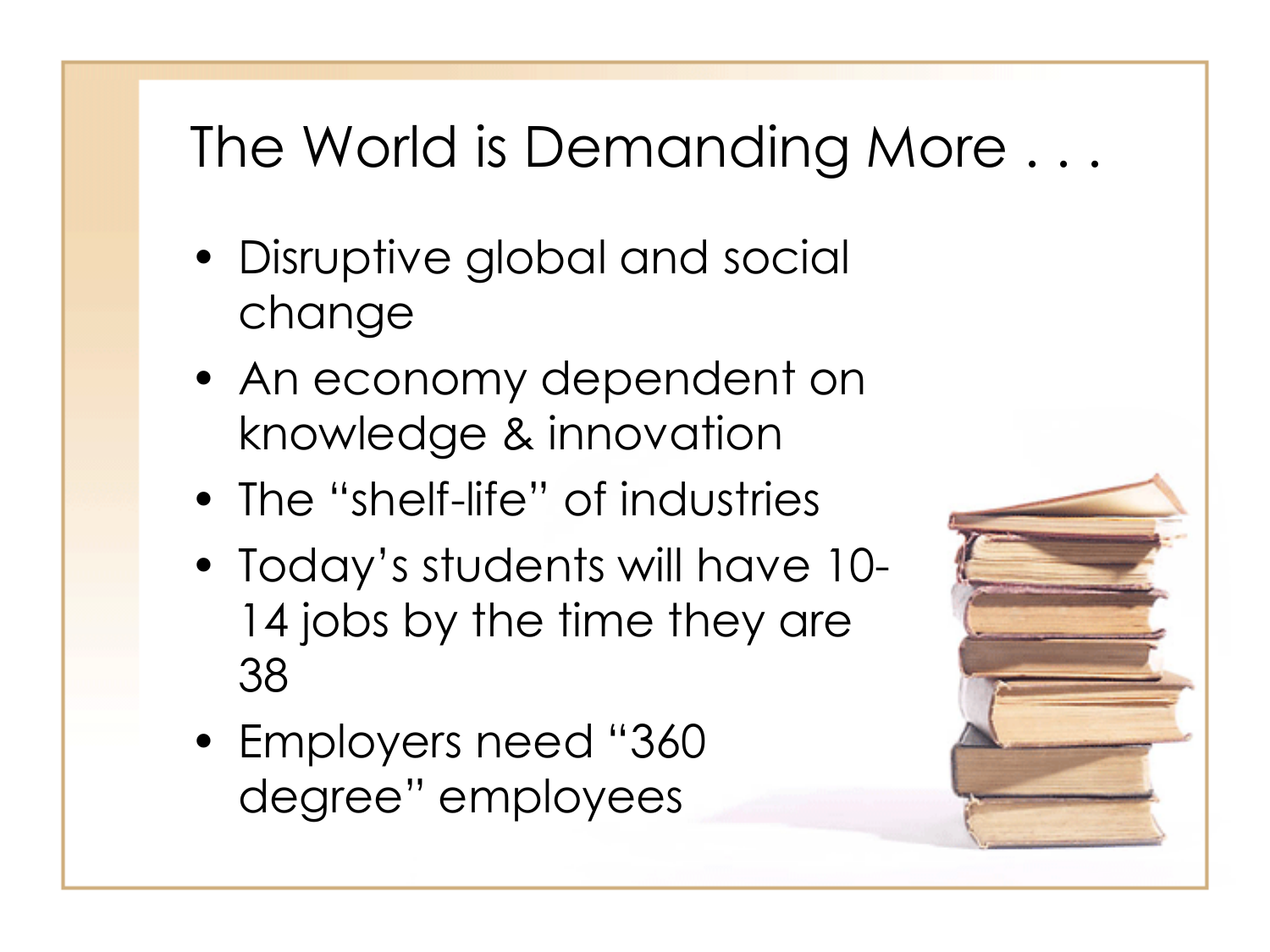# New Students

- Expectations of Higher Education: A Career **Orientation**
- Financial Pressures
	- Having to work
	- Taking out loans
	- Majors and Courses

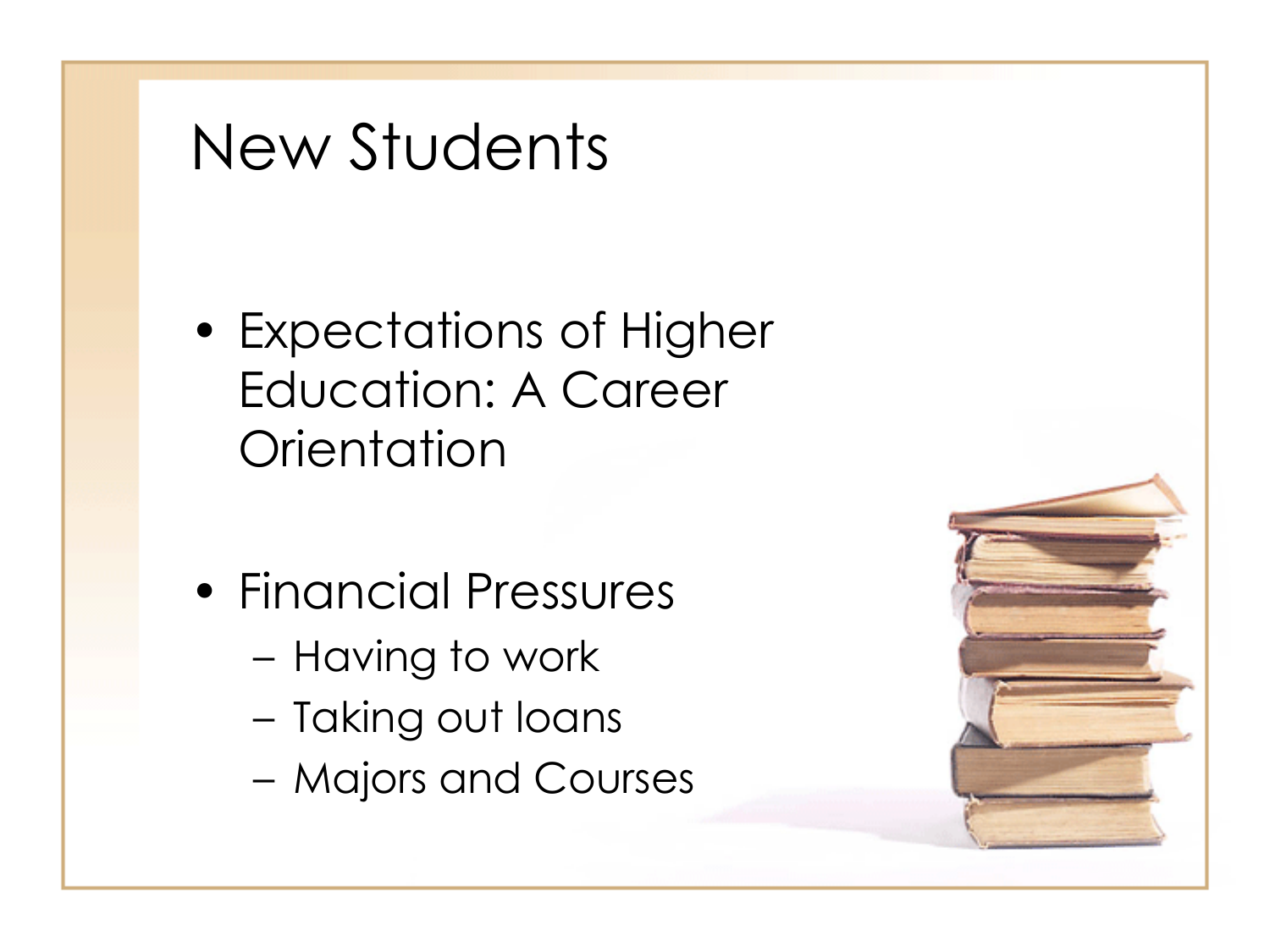## Academics: Academic Preparation

Contributing factors to success in college:

- Pre-college preparation and achievement
- Family Income
- Parent's Education
- Study Habits

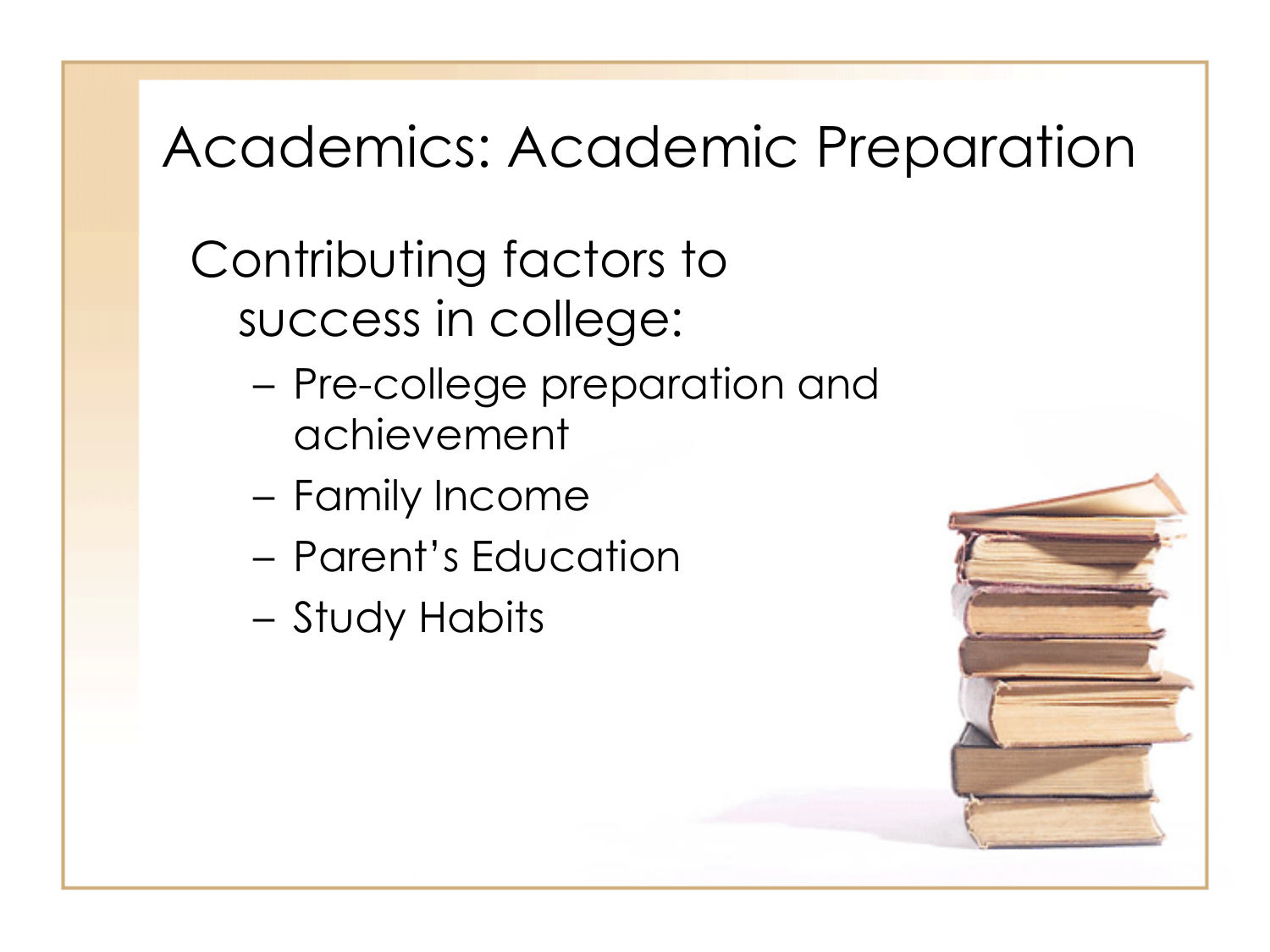## Academics: Academic Preparation

## High School Experiences

- 47% study only 3 hours a week
- 2/3 of these students receive mostly A's & B's
- 1/5 of the college prep students took a math course after junior year
- 7/10 high school seniors wrote at least 3 or more papers of 5+ pages
- Only about 50% put a great deal of effort into their school work

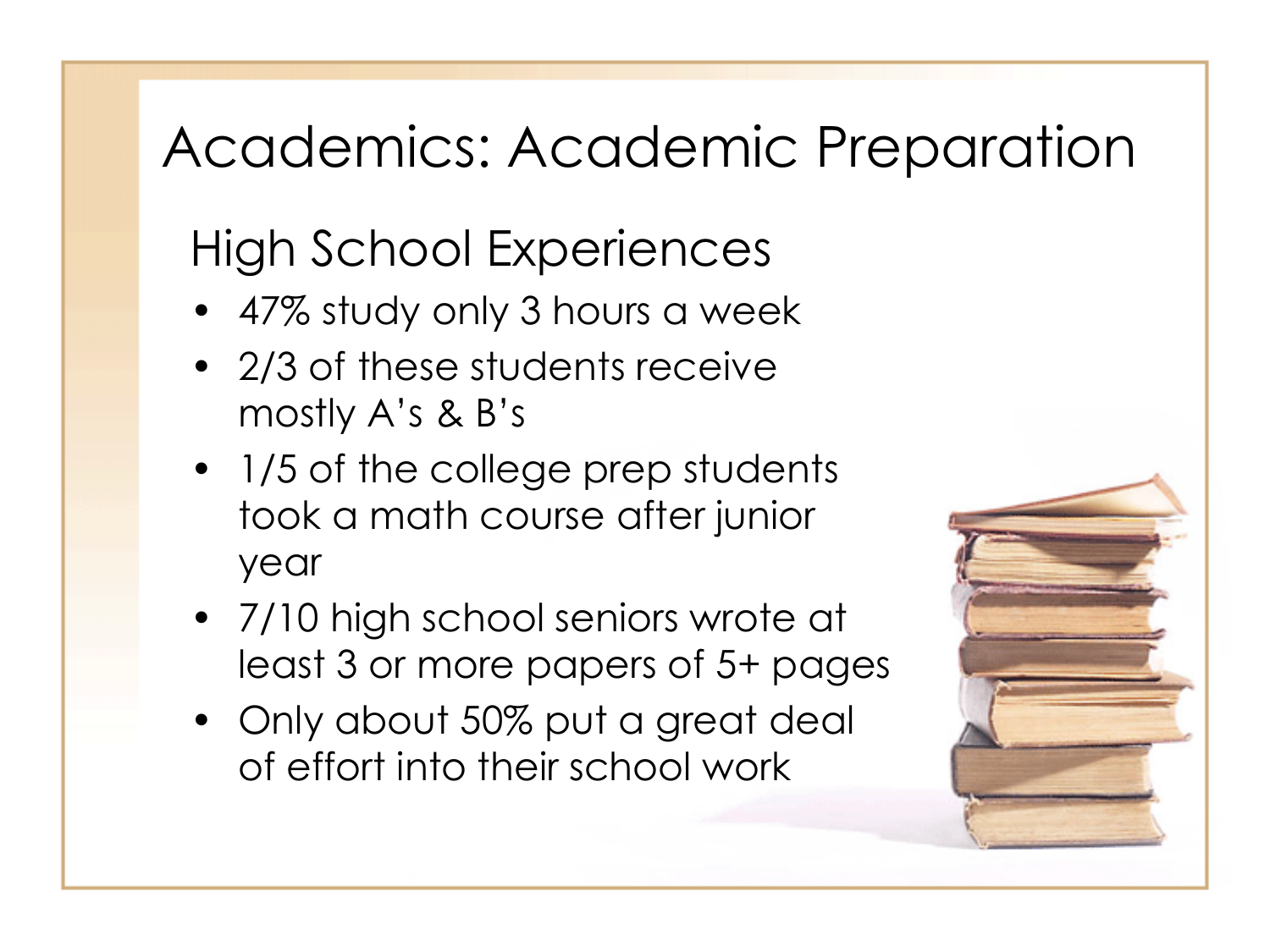# Academics

How they learn:

- Need for relevance
- Connections
- Clear explanations of the material being covered
- Prompt feedback
- Respecting students as adults

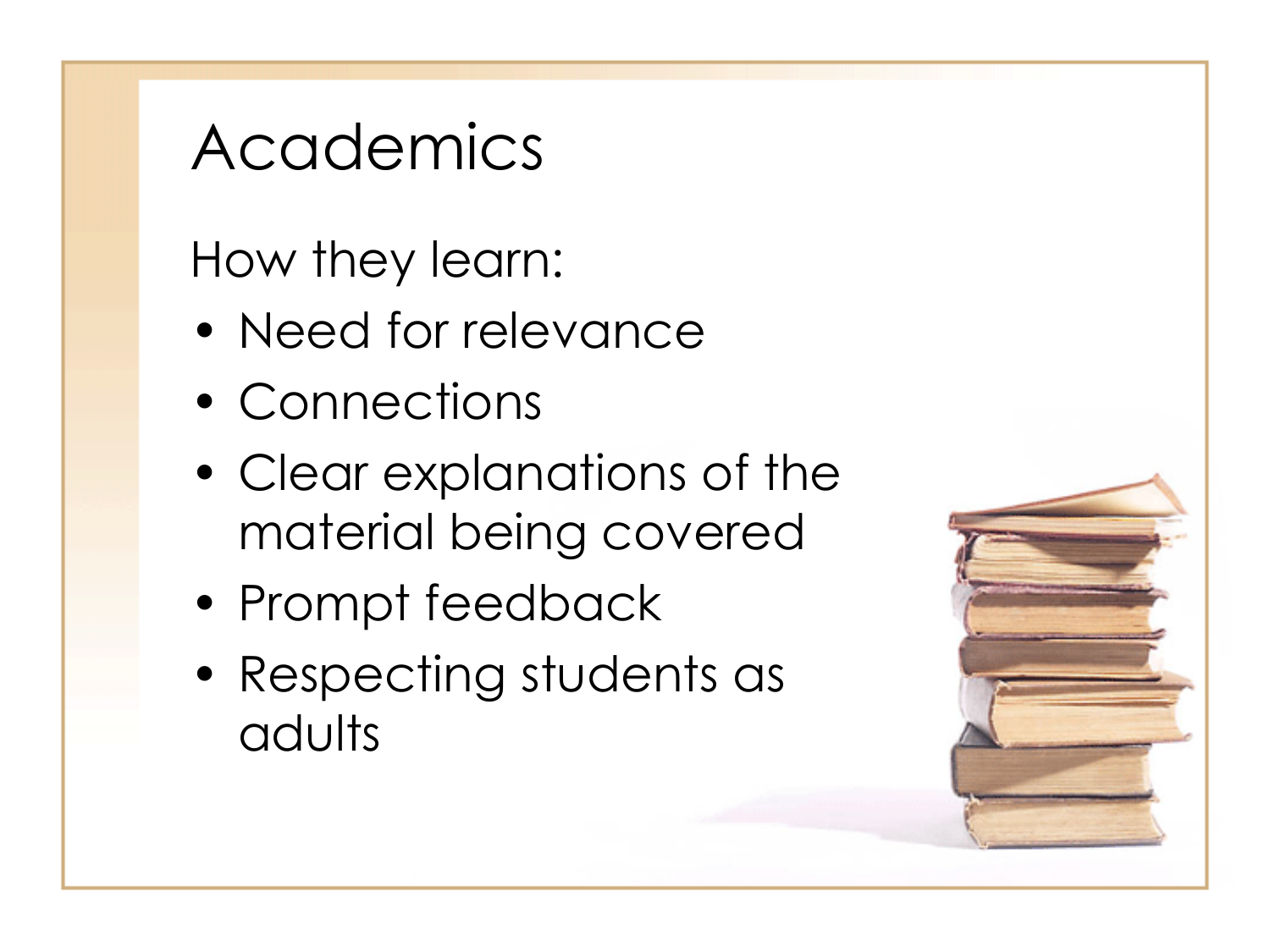# Health & Wellness: Emotional Health

## Emotional Health

- Students perceived emotional health at record low (CIRP Study)
	- Male students "above average" emotional health reported at 51.9%
	- Women students "above average" emotional health reported at 45.9%

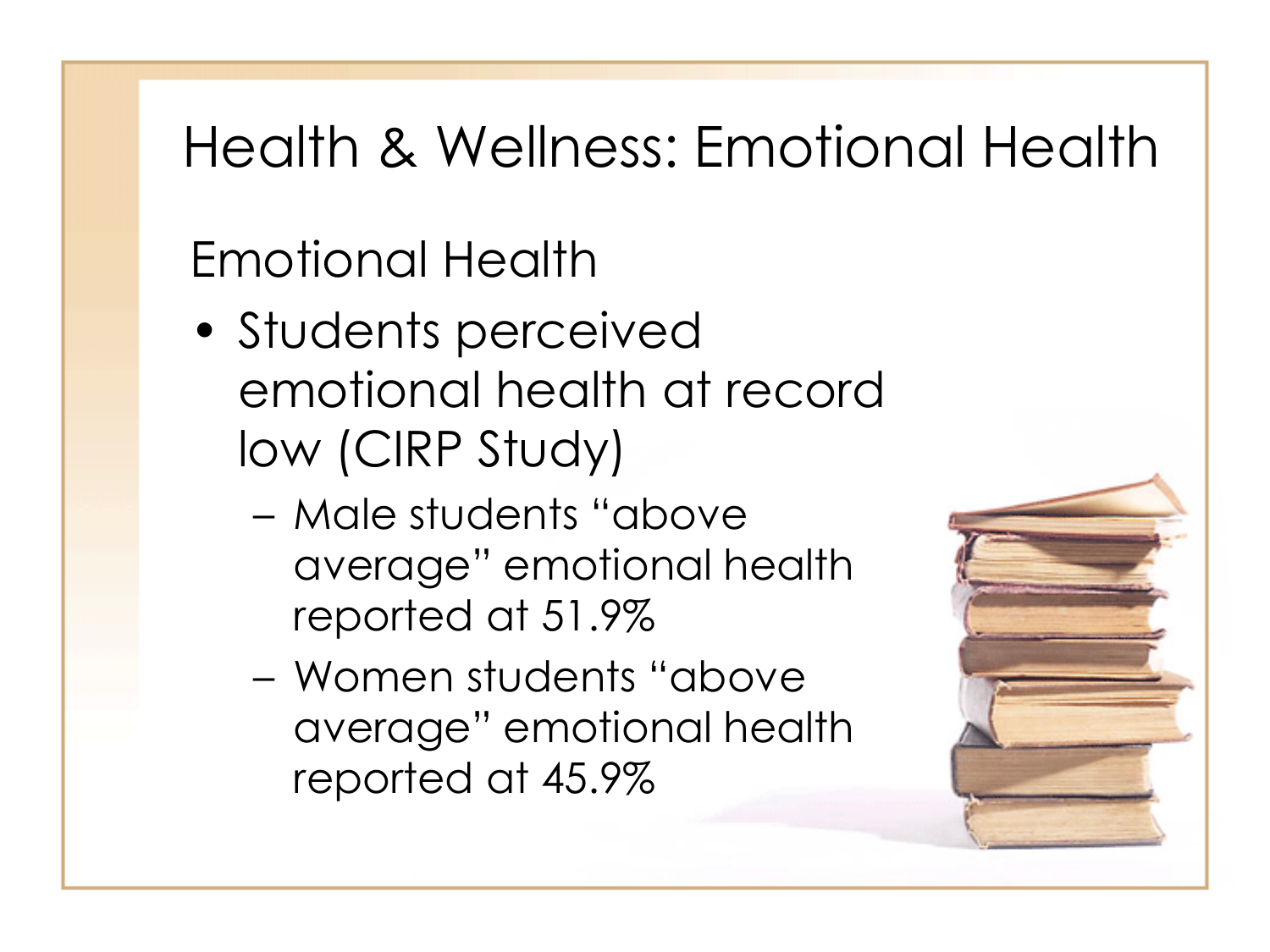## Health & Wellness: Emotional Health

- Students expectation of seeking personal counseling during college at all time high: 9.7% (CIRP)
- 1,057 students used University Counseling Services (UCS) at DePaul in 2010
- Panic attacks have overtaken depression as most reported problem (UCS)

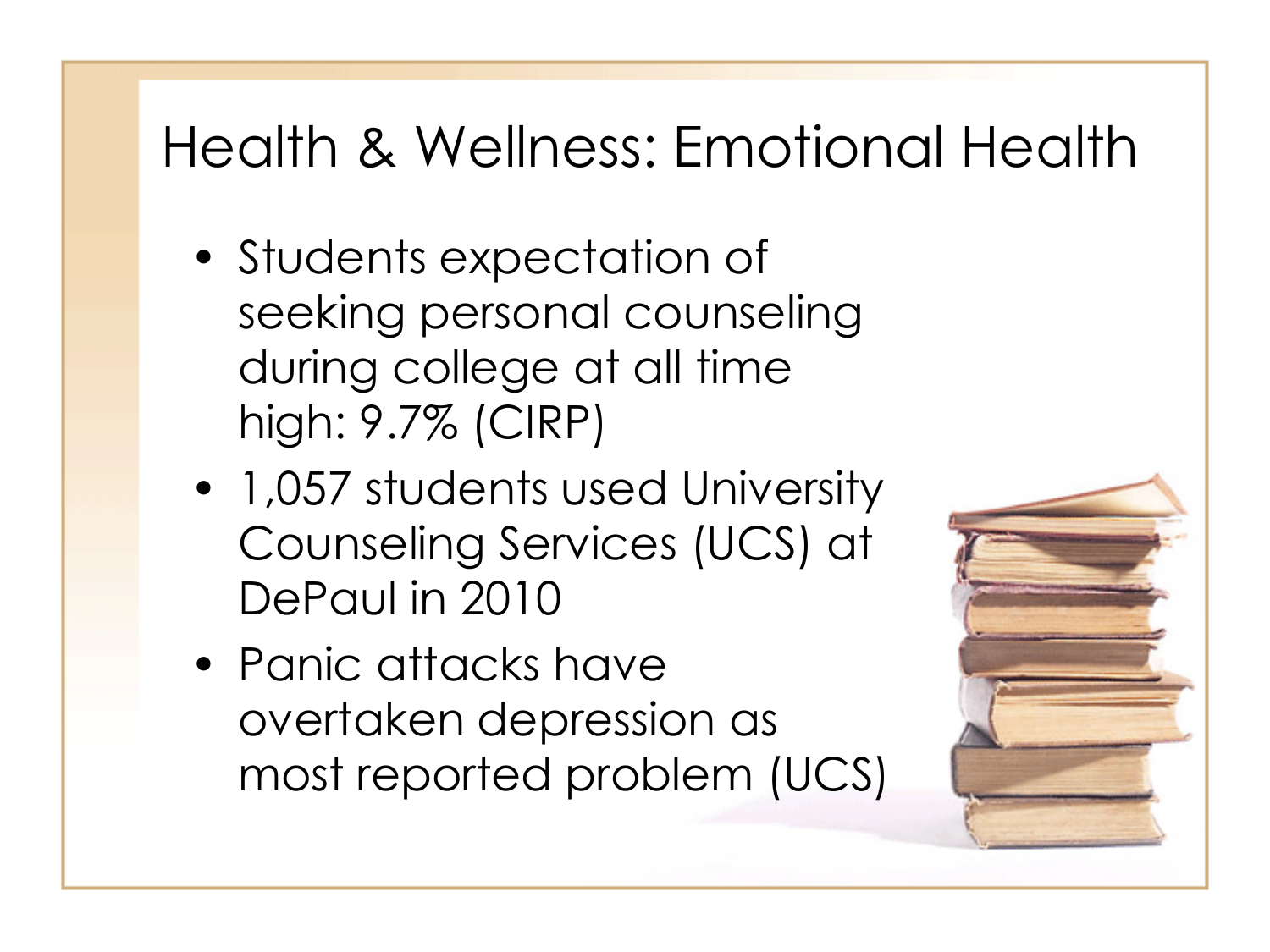## Health& Wellness: Drugs & Alcohol

So far this year at DePaul:

- 40 hospital transports for alcohol poisoning
- 25 arrests for marijuana (33 incidents)
- 1 arrest for cocaine possession
- 8 mental health hospitalizations
- 14 removals from the residence halls

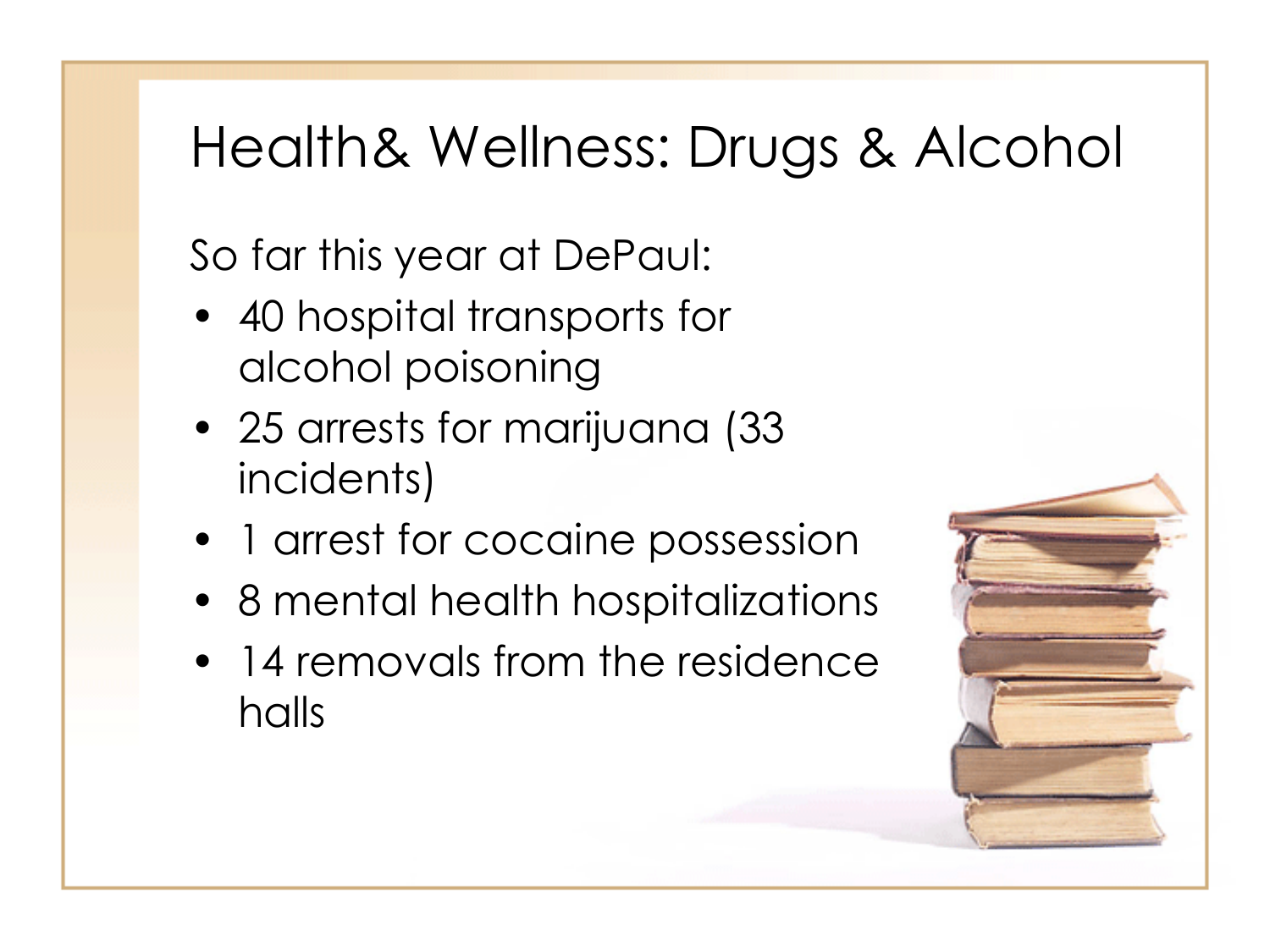#### Alcohol Use

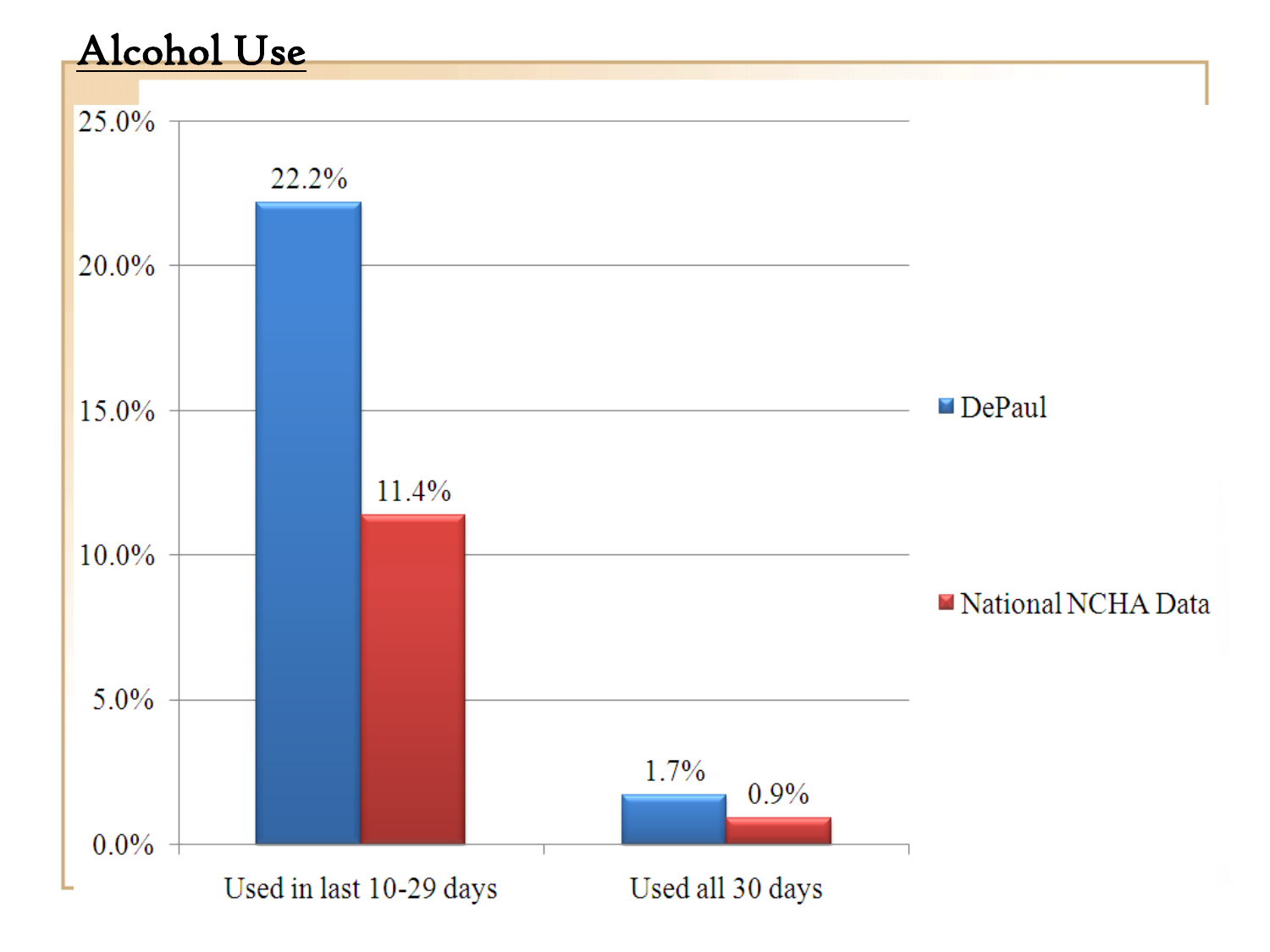#### Health & Wellness: Sex

- Sexually active in the last 30 days:
	- 59% of DePaul
	- 46.5% NCHA national average
- 4 or more sexual partners in the last year:
	- 9.3 % DePaul
	- 7.8% NCHA national average
- "Hooking Up" Culture

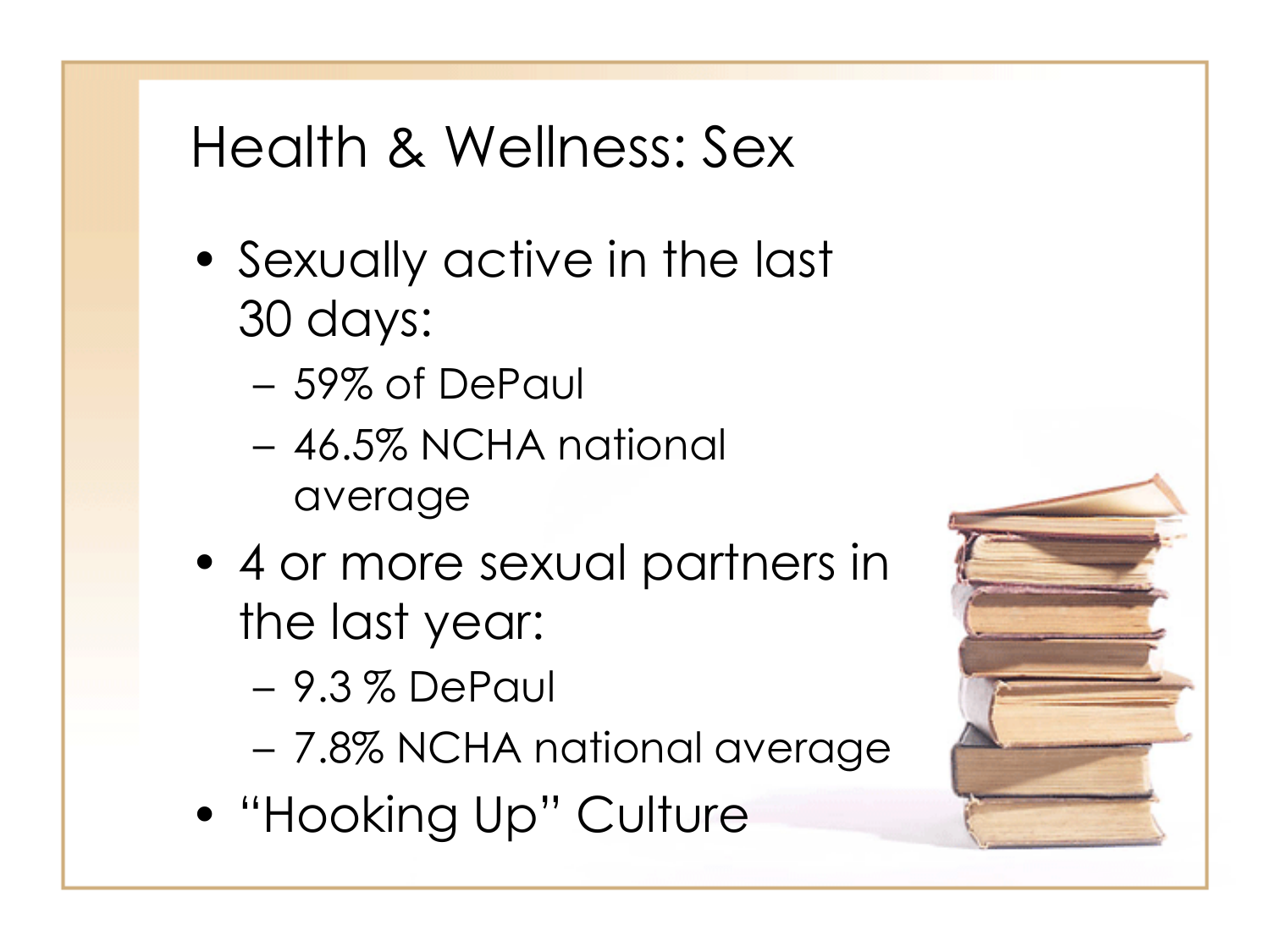# Needing to Work

- The rising cost of higher education
- Student debt
- 35% of seniors work 20+ hours a week in offcampus jobs (10% of freshmen)

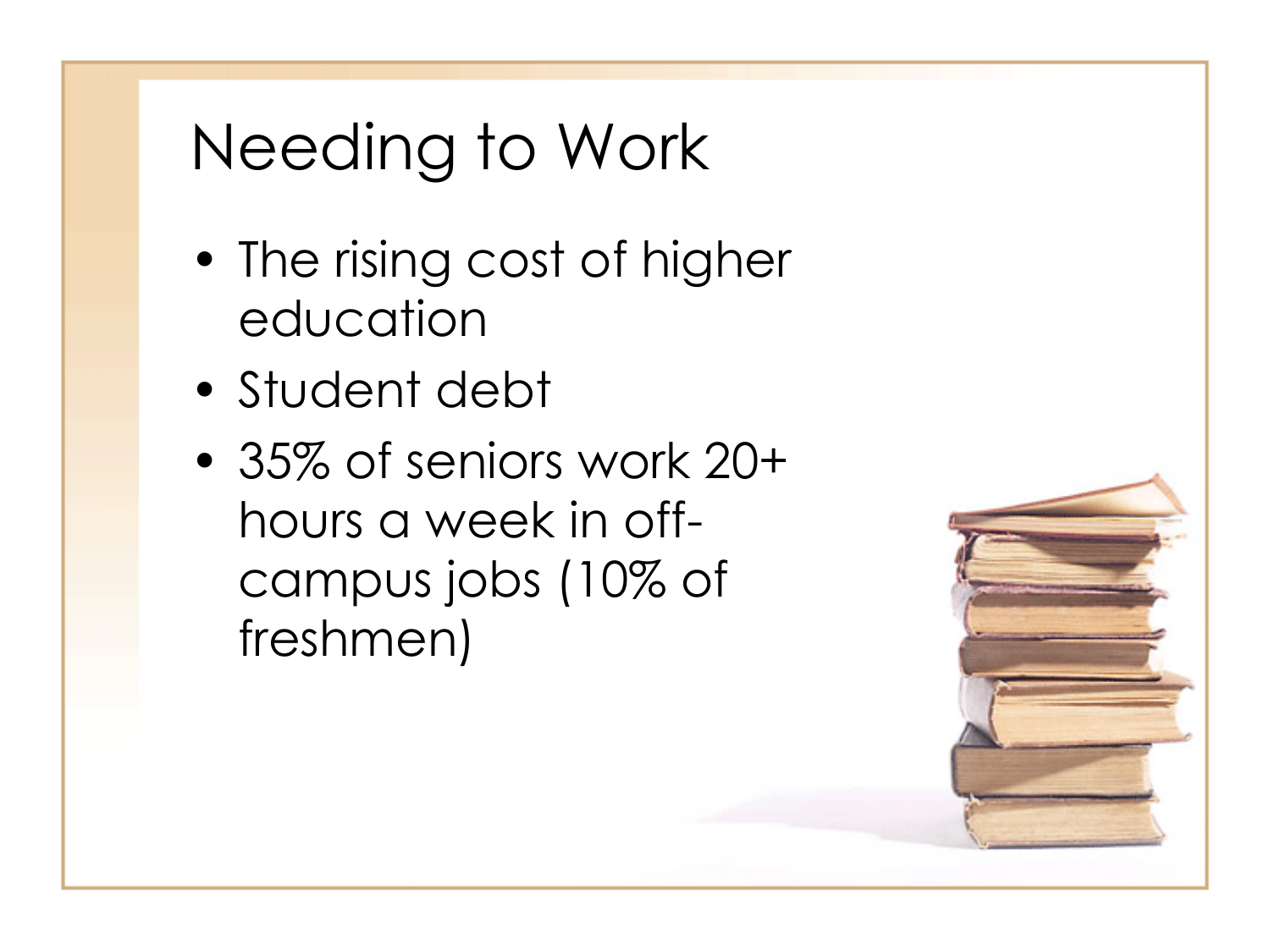# Values

- Social Responsibility
- Environment& Sustainability
- Activism
- Community Service
- Diversity
- Civic Engagement